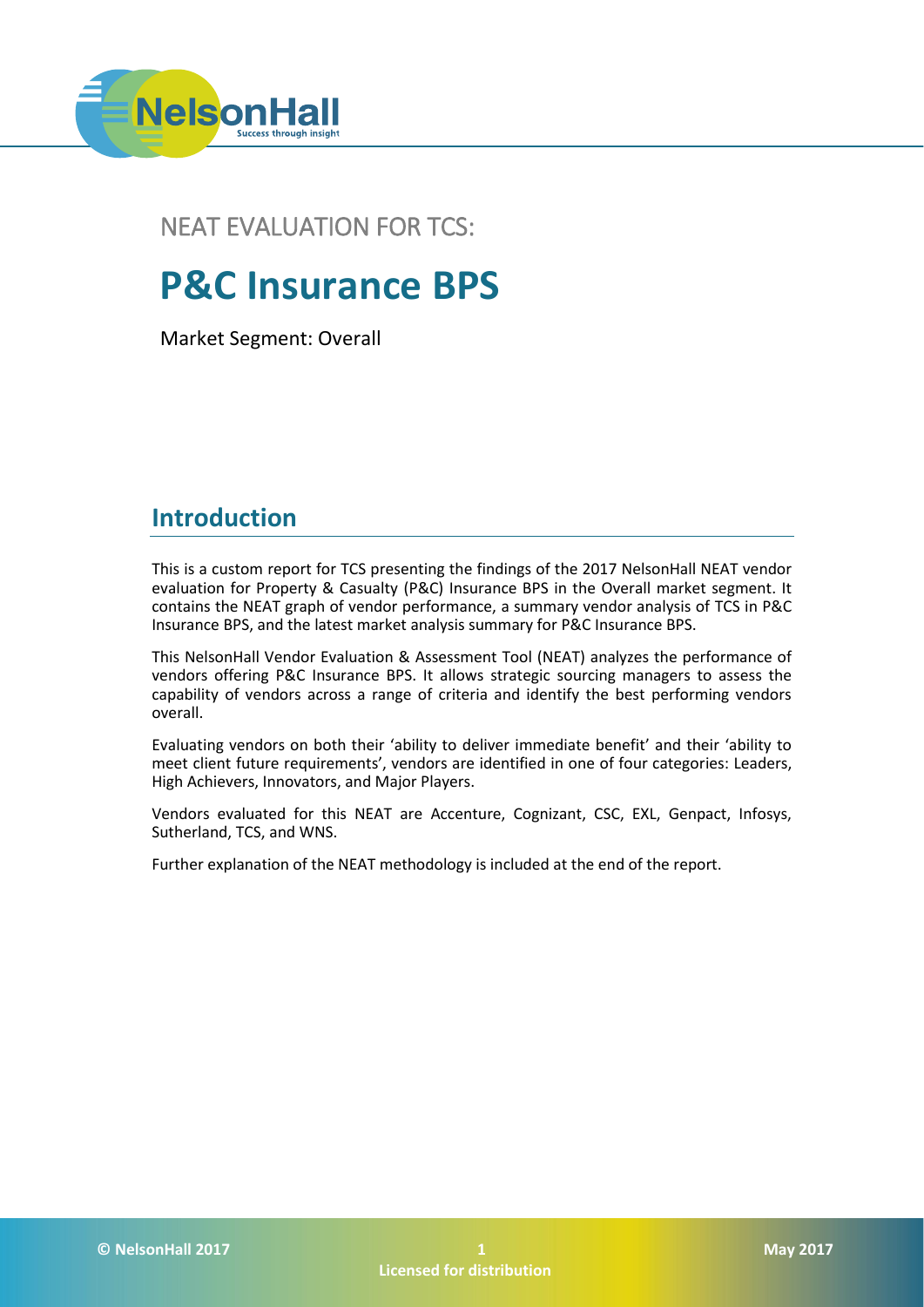

## **NEAT Evaluation: P&C Insurance BPS**



Source: NelsonHall 2017

NelsonHall has identified TCS as a Leader in the Overall market segment, as shown in the NEAT graph.

The Overall market segment reflects TCS' overall ability to meet future client requirements as well as delivering immediate benefits to P&C Insurance BPS clients.

Leaders are vendors that exhibit both a high ability relative to their peers to deliver immediate benefit and a high capability relative to their peers to meet client future requirements.

*Buy-side organizations can access the P&C Insurance BPS NEAT too[l here.](https://research.nelson-hall.com/sourcing-expertise/neat-reports/?avpage-views=neat&avpage-views=neat&NEATaction=viewProject&project=122)*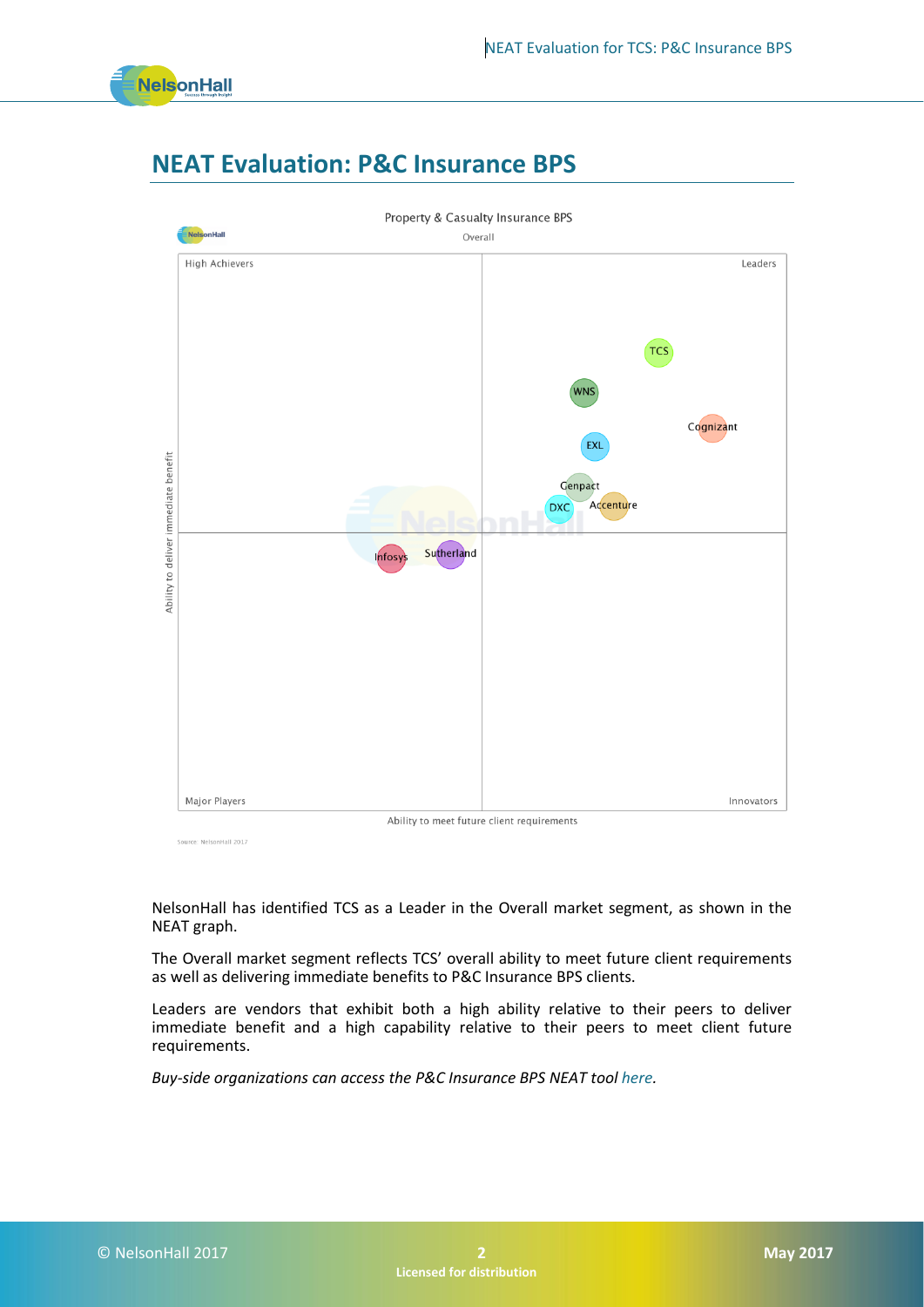## **Vendor Analysis Summary for TCS**

## **Overview**

Tata Consultancy Services Ltd. (TCS) is a tier 1 BPS player, founded in 1968 and headquartered in Mumbai, India. TCS entered the P&C BPS space in FY 2006, under the entity TCS e-Serve Limited, a subsidiary of TCS, which was later merged with TCS in 2013.

TCS offers property and casualty BPS services in support of the following policy lines:

- Personal: automobile, motorcycle, recreational vehicle, water craft, homeowners, renters, dwelling fire, and condo
- Commercial: general liability, worker's compensation, inland marine, umbrella coverage, boiler and machinery, business automobile, and business property.

TCS delivers its services through three types of operating models for insurers:

- Traditional BPS
- **Consulting**
- IT services.

TCS has ~2.6k FTEs delivering P&C BPS. TCS employs ~100 FTEs with one or more of the following qualifications: AICPCU, IIA, CII, AINS. As of 2016, TCS does not deliver any of its services through a BPaaS delivery model.

TCS' P&C BPS personal lines insurance clients tend to retain consumer-facing operations inhouse, as well as complex tasks for commercial lines, such as CAT modeling and actuarial operations. Processes that are mostly outsourced include payments, subrogation and data reconciliation through shared services models. Even though TCS has CAT modeling capabilities, it does not have any active contracts for this service, as of August 2016.

Also, TCS is more active in contacting personal lines insurance consumers through digital channels, especially for younger individuals, while older consumers tend to prefer manual form data intake.

In terms of pricing models, TCS uses the following: FTE-based (the majority of implementations), transaction-based, and outcome based. Contract lengths range from three to five years, with extension clauses.

### Financials

TCS announced revenues of \$16.55bn for fiscal year 2016, of which 11.6% (\$1.91bn) came from BPS services. Of this figure, NelsonHall estimates TCS' property and casualty BPS revenues at ~\$65m for the FY ending March 2016.

TCS estimates the revenue split for P&C BPS to be 60% for personal lines, 30% for commercial, and 10% for specialty lines, while in terms of geography the majority of TCS' P&C BPS revenues are generated out of the U.S. (97%), with the rest distributed across LATAM and APAC.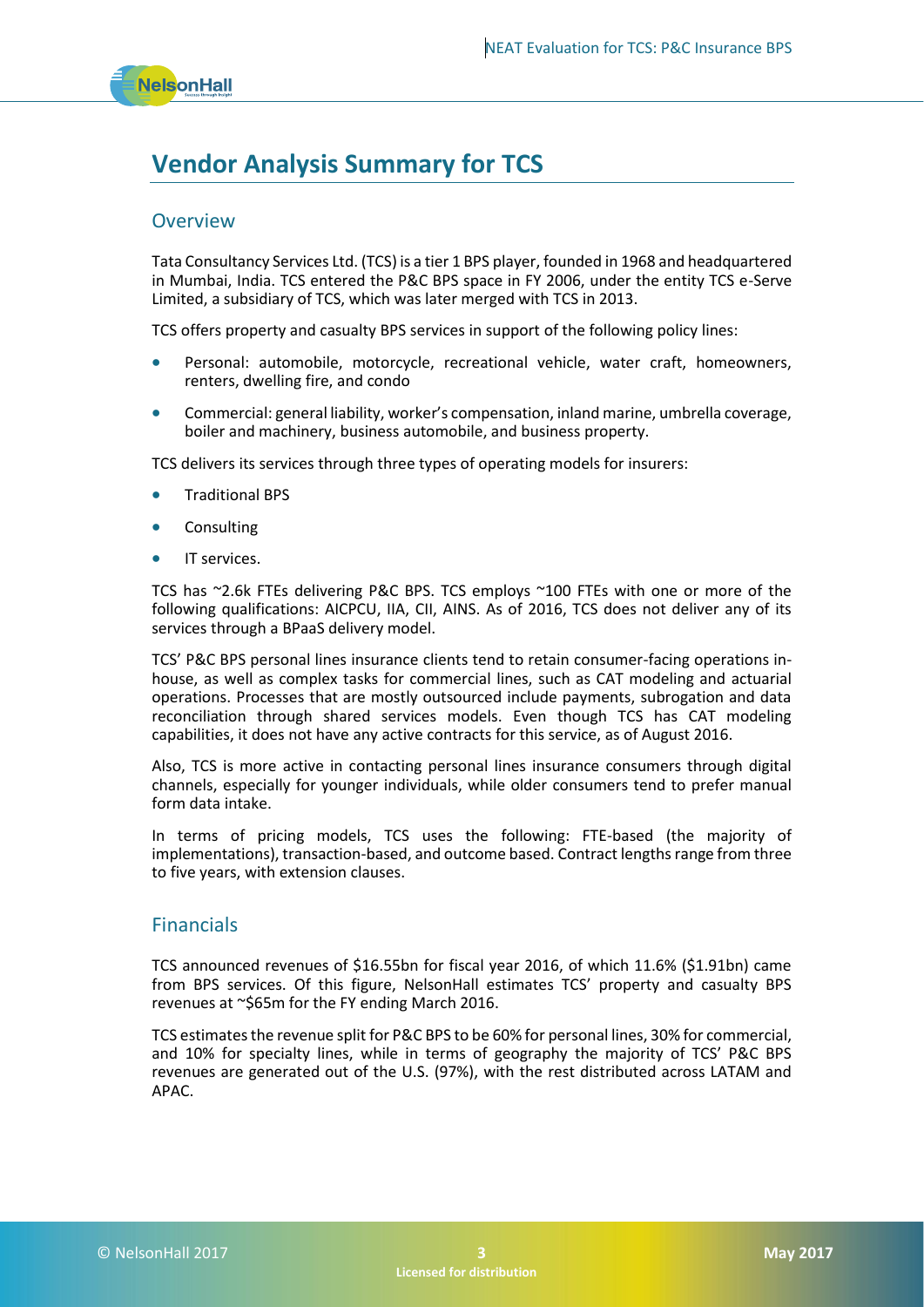## **Strengths**

- Strong software capabilities in P&C, as well as RPA implementation
- Strong IoT capability and offerings in support of auto insurance
- Ability to leverage strong delivery network capabilities
- Wide implementation of analytics across policy lifecycle
- Investing in services in support of new types of commercial insurance offerings.

## **Challenges**

- Currently highly dependent on the U.S. market
- Lack of current BPaaS clients in P&C BPS.

### Strategic Direction

TCS will look to target insurers that are digitizing their operations for cost reduction takeout and increased scalability, as well as insurers in need of digital communication channels.

Services which TCS will look to enhance include underwriting, analytics, actuarial and decision sensitive processes. TCS will also invest in experienced personnel for P&C in order to support its digital flood risk assessment services and telematics analytics. TCS is also looking to get into the tier 2 insurers market with premiums under administration of less than \$50bn, and insurers that are mostly regional players in their domain.

TCS is shifting its focus to value based P&C BPS offerings by leveraging mobile applications and big data analytics. It is investing in RPA and AI capabilities while monitoring social media for trend identification and improved customer engagement insights, mostly on personal lines of insurance. It is looking to further enhance its Roboextractor RPA capabilities, in terms of auto-populating and formatting data for legacy platforms.

It is also looking to expand its market share in consulting by hiring and retaining certified personnel. TCS will focus on expanding its market share in Europe (Netherlands, Nordics, Germany), where consulting and IoT based projects have seen increased demand, with BPS opportunities arising as well. TCS will look to address changing regulations by creating new consulting offerings for the European market, since insurers need transformational capabilities to adjust to the changing market. TCS will also try to offer bundled services across back-office and voice in Europe.

It also within TCS' plans to transition towards full BPaaS implementations for its P&C clients in the future.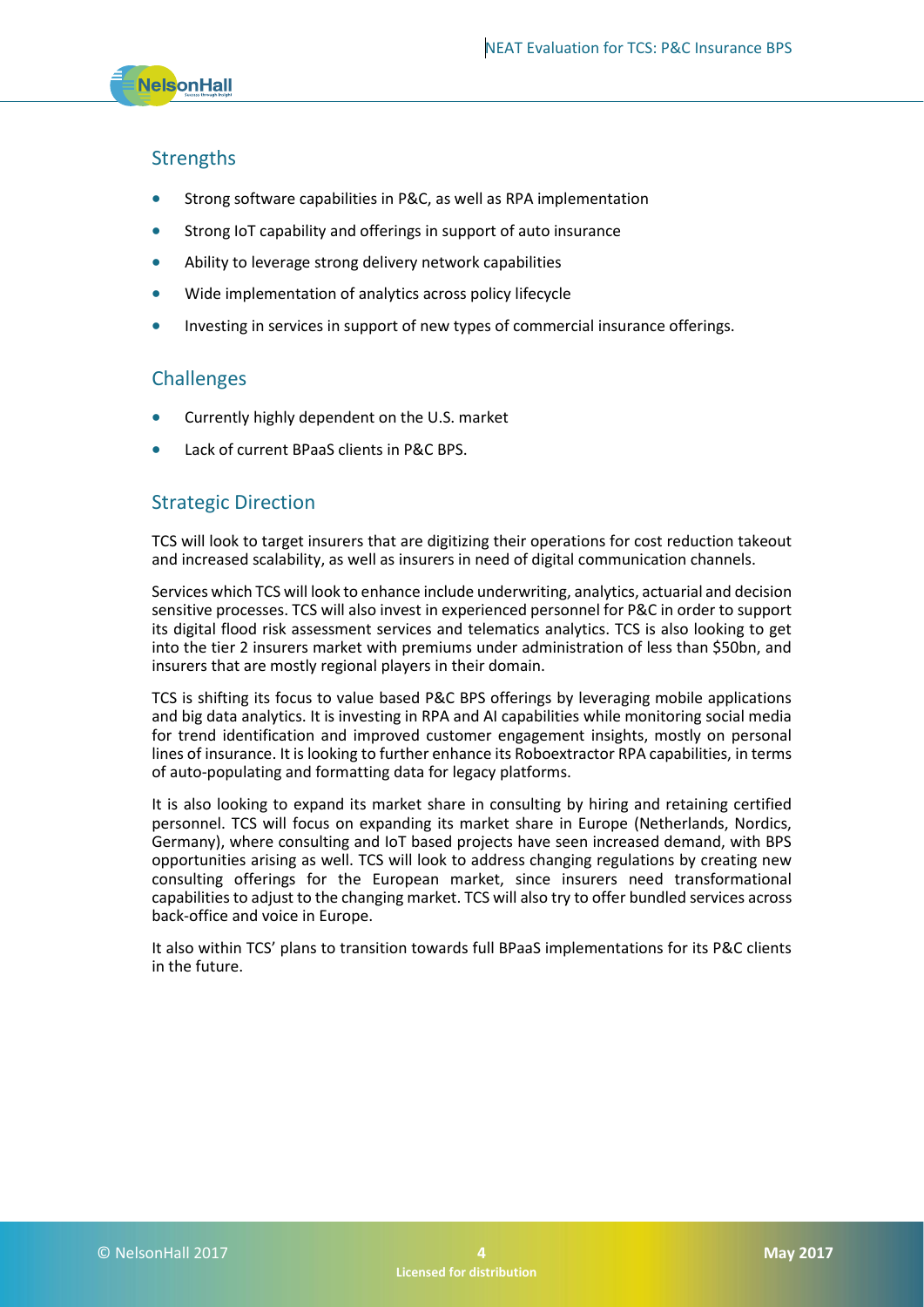

## **Outlook**

TCS is an established P&C BPS vendor with a strong relationship with its clients. In order to gain further new business wins, it will need to distinguish its position with offerings in the digital spectrum of personal lines and new commercial products offerings that will replace old-type insurance premiums, which are declining in volume in certain commercial lines (e.g. auto). Its investments in RPA and analytics are on a par with its competition, while further customization and optimization regarding its BaNCS platform for P&C clients is needed, if it wants to win the new type of commercial insurance players that will emerge in the coming years.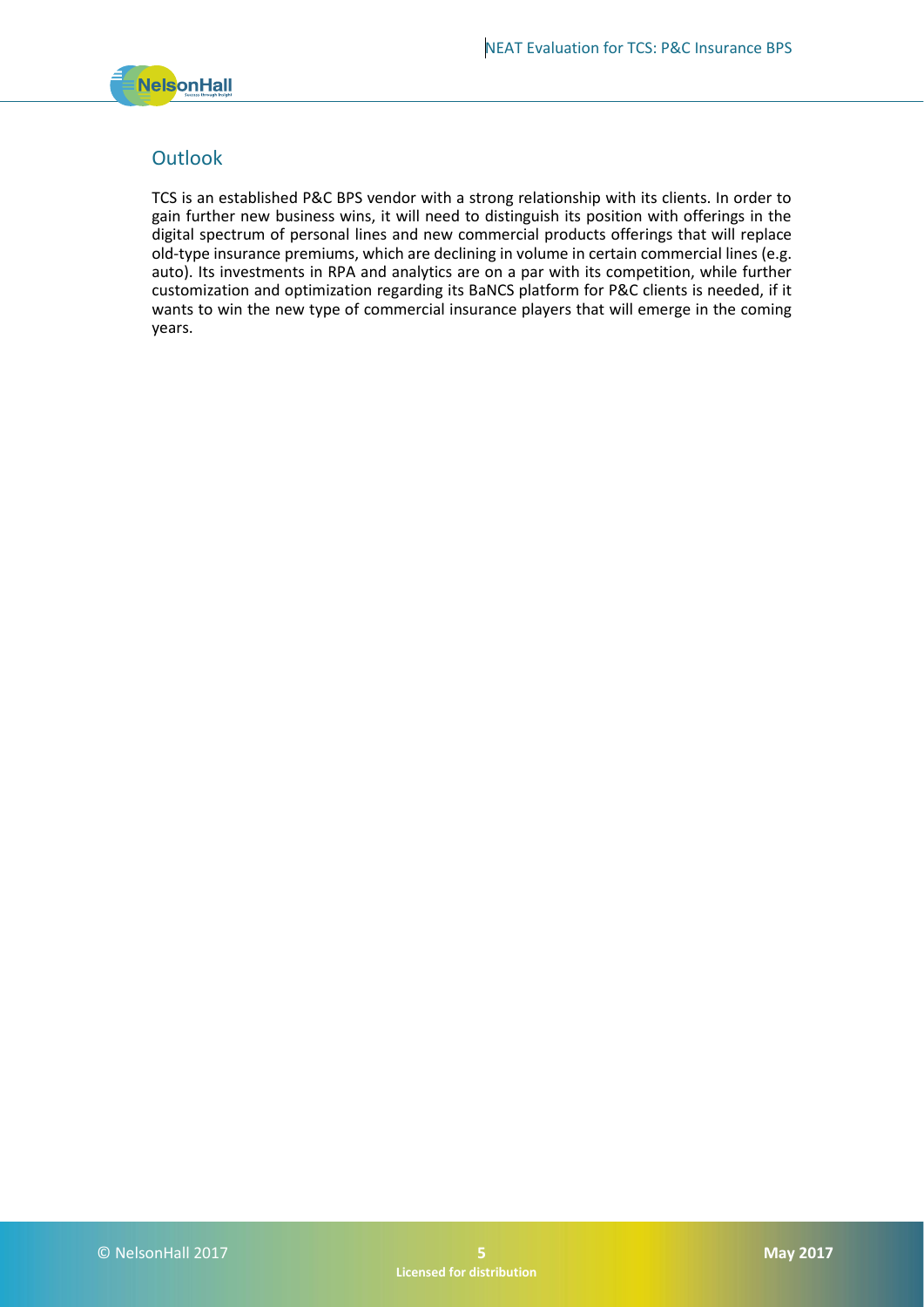

## **P&C Insurance BPS Market Summary**

### **Overview**

- Vendors are increasingly being asked to step in to retire legacy platforms or input addon components, since the consolidation of insurers through M&A is creating disparate assets that hinder operational efficiency through a centralized platform
- P&C BPS vendors are increasingly automating processes in policy admin and claims management in order to reduce manual errors, turnaround time and costs for insurers
- Within personal insurance, there is an increased emphasis on on-demand insurance through mobile applications
- P&C BPS vendors are seeing increased demand for new business and distribution management offerings from mid-market U.S. insurers in need of new operational models as they expand globally
- Approximately 70% of property and casualty BPS is offshored, with India, the Philippines, and Mexico the principal offshore delivery locations
- The majority of services relating to policy servicing and claims that are not client-related can be offshored in India, with particular concentration in the Bangalore and Chennai regions. Processes which are partially retained by carriers onshore include underwriting policy issuance, risk assessment, and independent agent audit
- An estimated 70% of services are delivered from offshore by vendors, with certain voicerelated services remaining in the U.S., as clients are likely to prohibit undertaking these processes outside of the country
- Vendors are leveraging centers of excellence predominantly located in Bangalore, as well as partnerships, to further innovate and enhance their offerings in product development and distribution management for new business offerings
- Choice of delivery location stems from vendors' labor arbitrage capabilities, as well as the ability to find experienced and specialized human capital supply concentration, such as analytics experts in India locations
- Spanish speaking FTEs in Latin American countries are increasingly being used in Mexico and Costa Rica
- Cooperation with start-ups is not yet prevalent from a vendor perspective, but is expected to increase in future, as new operational models and capabilities shape this market (e.g. drone insurance, driverless cars, on-demand insurance distribution, and fully digitally operational insurers)
- Analytics are used predominantly in marketing and distribution offerings, as well as in performance metrics for claims and subrogation procedures
- RPA is mostly implemented in data transfers, extraction/enrichment, and rules based processing, wherever there is a manual intensive procedure that is also prone to errors.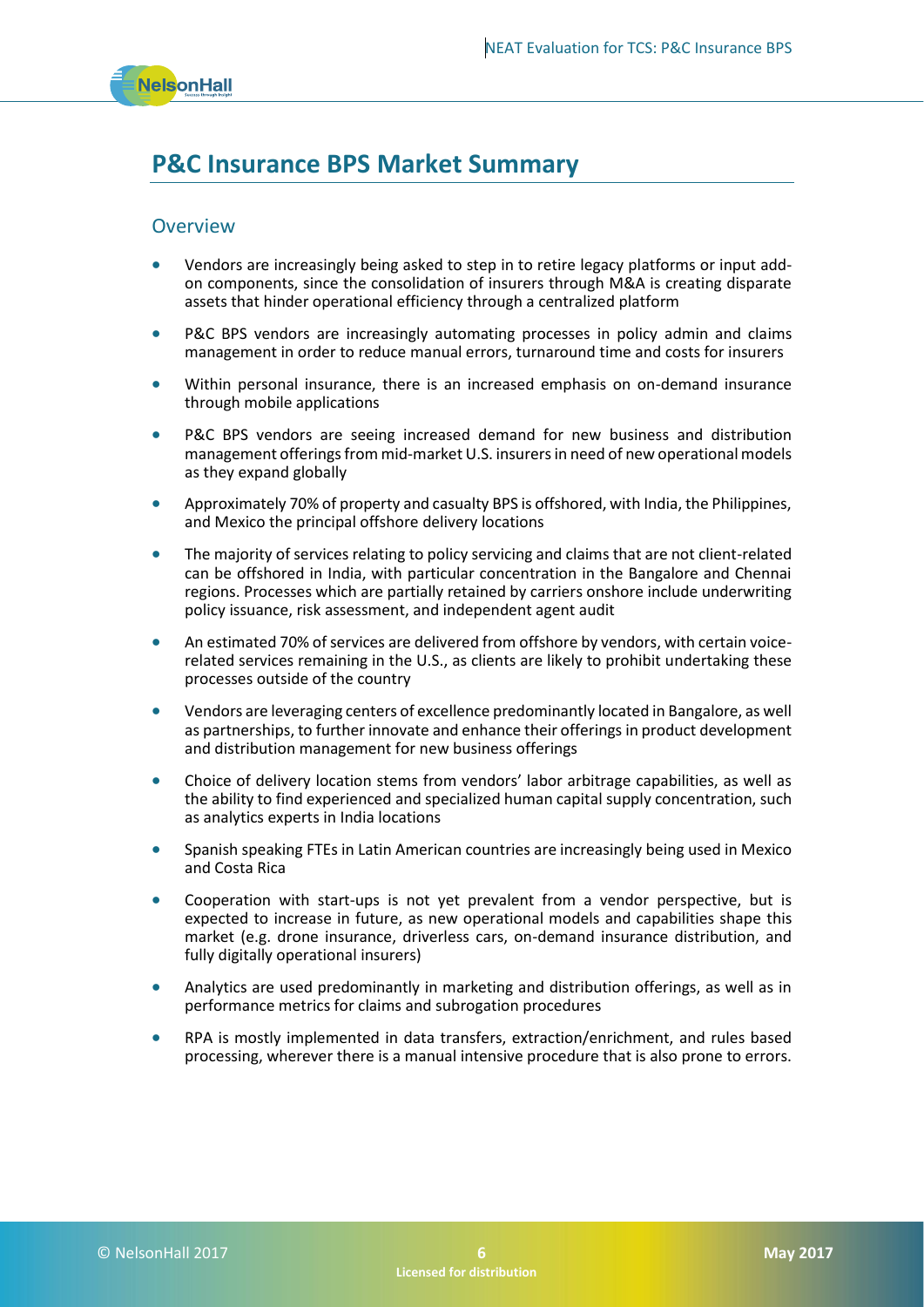

## Buy-Side Dynamics

#### **Drivers for outsourcing policy admin services**

P&C insurers need to reduce their combined ratios, either by increasing premium intake with new business initiatives or by reducing incurred losses and expenses, since investment markets are not yielding profits as they used to.

More specifically, main drivers for outsourcing to P&C BPS vendors include:

- Need for cost takeout through process optimization in policy administration and claims management. In addition to traditional labor arbitrage services, companies need to utilize analytics to identify processes which are eligible for optimization
- Need to reduce underwriting costs, through underwriting support so that underwriters can focus on more important parts of their business which involve judgment
- Need to use analytics that can categorize claims and identify cases for increased potential of subrogation recovery
- Need to deploy RPA in order to streamline processes and tackle high turnaround times and backlog issues in claims handling and policy administration, and to increase processing accuracy
- Need to use add-on software on top of legacy administration platforms in order to optimize processes
- Need for data extraction and aggregation tools.

#### **New business and distribution management outsourcing drivers**

Drivers for outsourcing new business origination services include a need for better policy distribution, as well as:

- A need to identify potential market segments for targeted assistance campaigns through analytics, as well as policyholder retention, by analyzing behavior on a case by case basis
- Need to increase and adopt digitization of operating models, with insurers minimizing paper based steps and transactions in new business
- Need to offer new mobile distribution models targeting millennial policyholders in ondemand personal lines
- Need to modernize and personalize policyholder experience/approach through omnichannel customer service.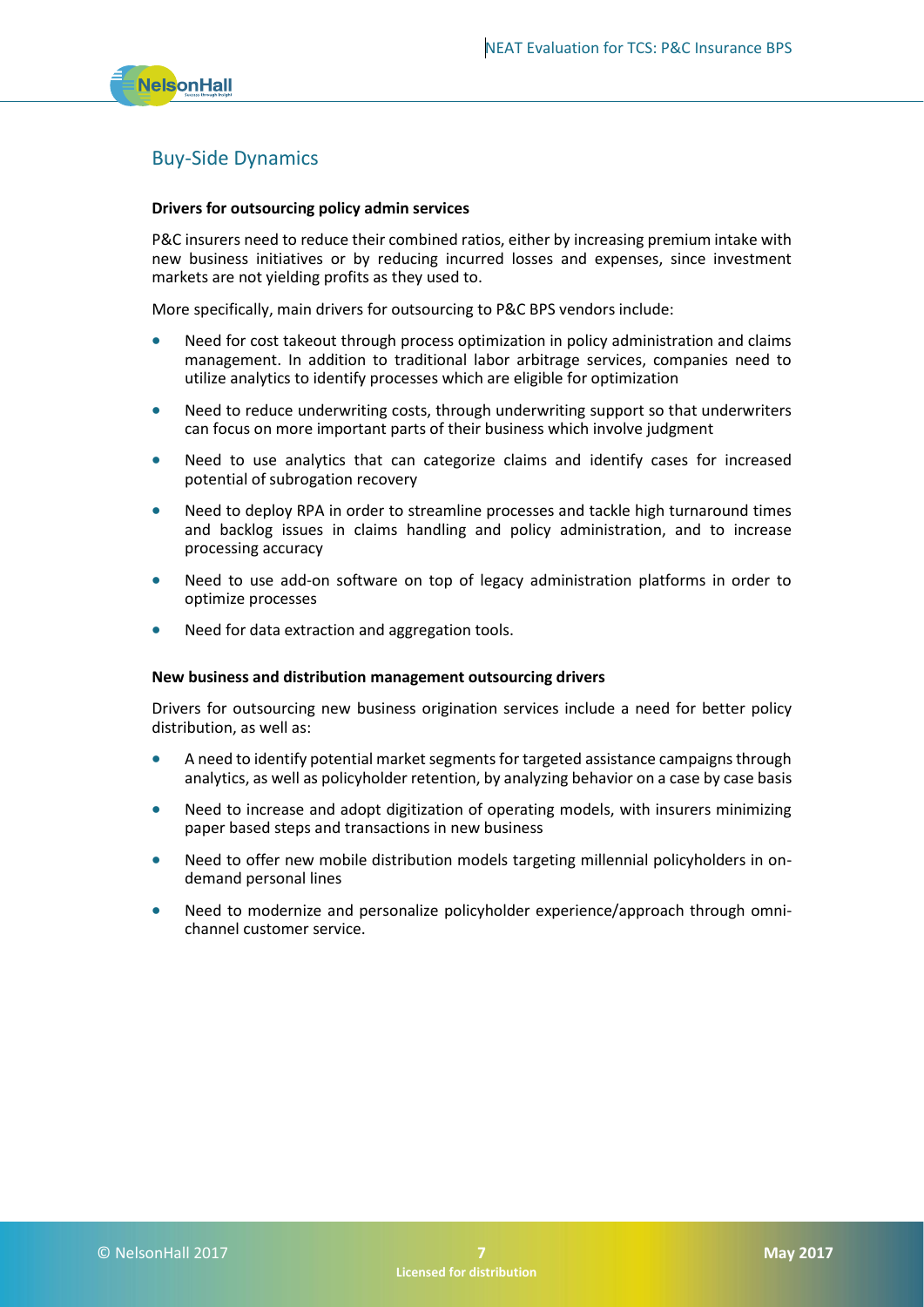

## Market Size & Growth

NelsonHall estimates that the global property and casualty BPS market was worth ~\$10.1bn in 2016, and is set to grow at a CAAGR of  $\sim$  5.7% through 2021, reaching  $\sim$  \$13.3bn in 2020.

Overall, NelsonHall estimates the following growth for the personal lines and commercial lines property and casualty markets in 2016-2020:

- The global personal insurance lines outsourcing market will grow from  $\sim$ \$3.3bn to ~\$4.9bn with a CAAGR of ~10.2%
- The global commercial insurance lines outsourcing market will grow from  $\sim$ \$6.7bn to  $\sim$ \$8.3bn with a CAAGR of  $\sim$ 5.4%.

### Success Factors

Critical success factors in property and casualty BPS include:

- Ability to reduce the cost of distribution through technology offerings (in competition with rising start-ups which have the same goal)
- Ability to redesign operational structures so that insurance carriers can adapt to new business demands and consumer drivers
- Ability to help carriers launch new digital products and services in new markets
- Ability to jointly leverage proprietary BPS and IT capabilities in order to create synergies in a bundled service for full policy lifecycle administration
- Ability to devise new products for carriers whose premium intake volume will go down due to a lesser need for insurance in certain policy lines (auto, aviation, etc.)
- Ability to use analytics for process improvement with examples including reducing average policy handling time, increasing accuracy and savings through RPA
- Ability to increase subrogation recovery through process restructuring and 'best claim case' identification through analytics
- Ability to identify trends in consumer demand through analytics that will increase premium writing and higher per sale/ lead conversion
- Ability to increase CSAT scores and improve retention of existing personal lines policyholders.

## **Outlook**

- The use of analytics in commercial policy lines will become easier, as alternative operating models emerge
- Automation of processes is moving beyond RPA, with NLP and cognitive technologies increasingly removing manual intervention within exception handling
- New offerings will be rolled out by P&C BPS vendors targeting autonomous car usage, drones, disrupting the norm of commercial insurance in terms of premium calculation, adjudication and subrogation among the involved parties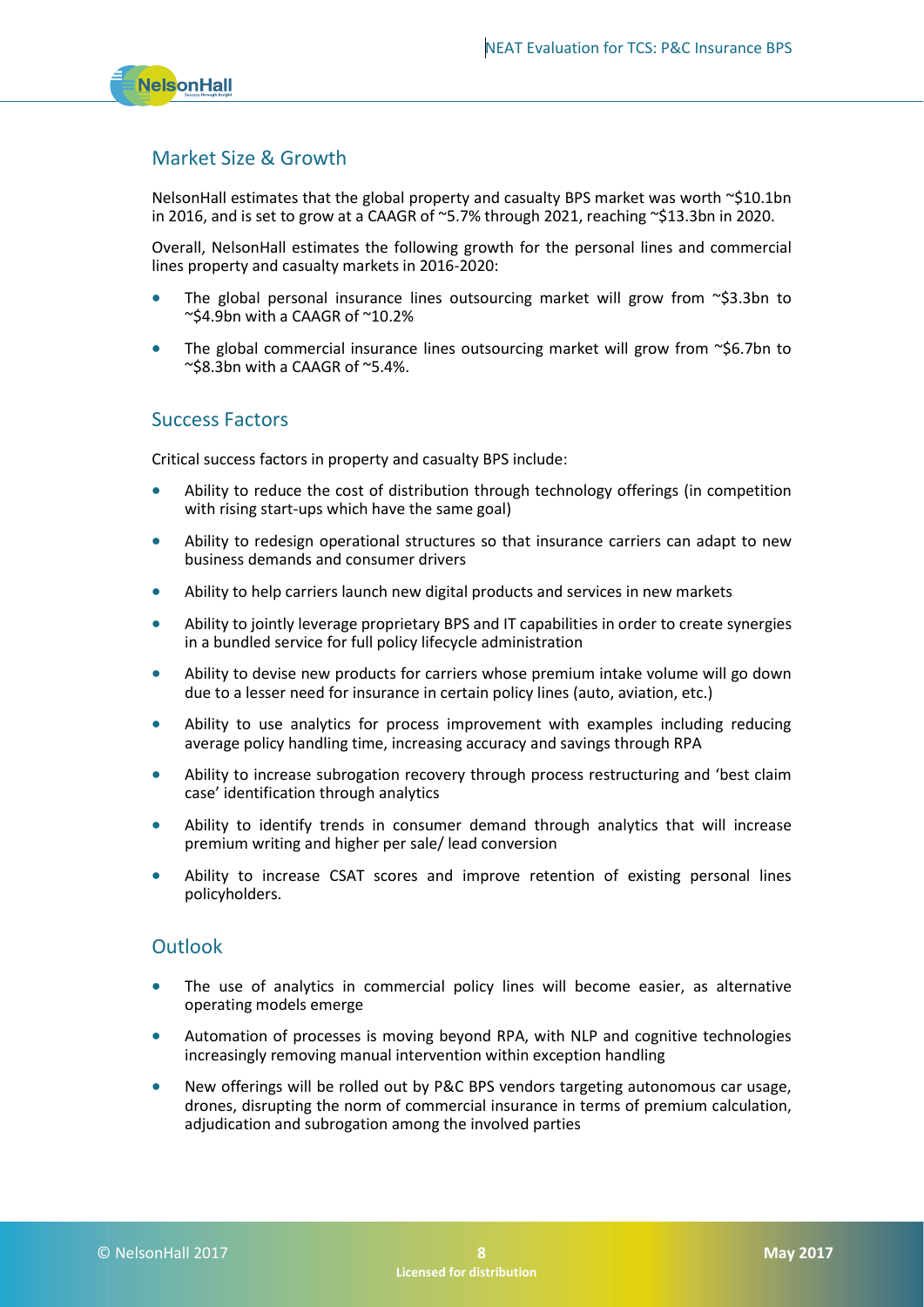

- P&C BPS vendors will provide more offerings around IoT connected devices that transmit data into both personal and commercial auto policy carriers; this will help them to make more informed decisions based on metrics for premium calculations and adjustments
- Pricing of policies will be carried out through more dynamic models by P&C BPS vendors; with models encompassing algorithms.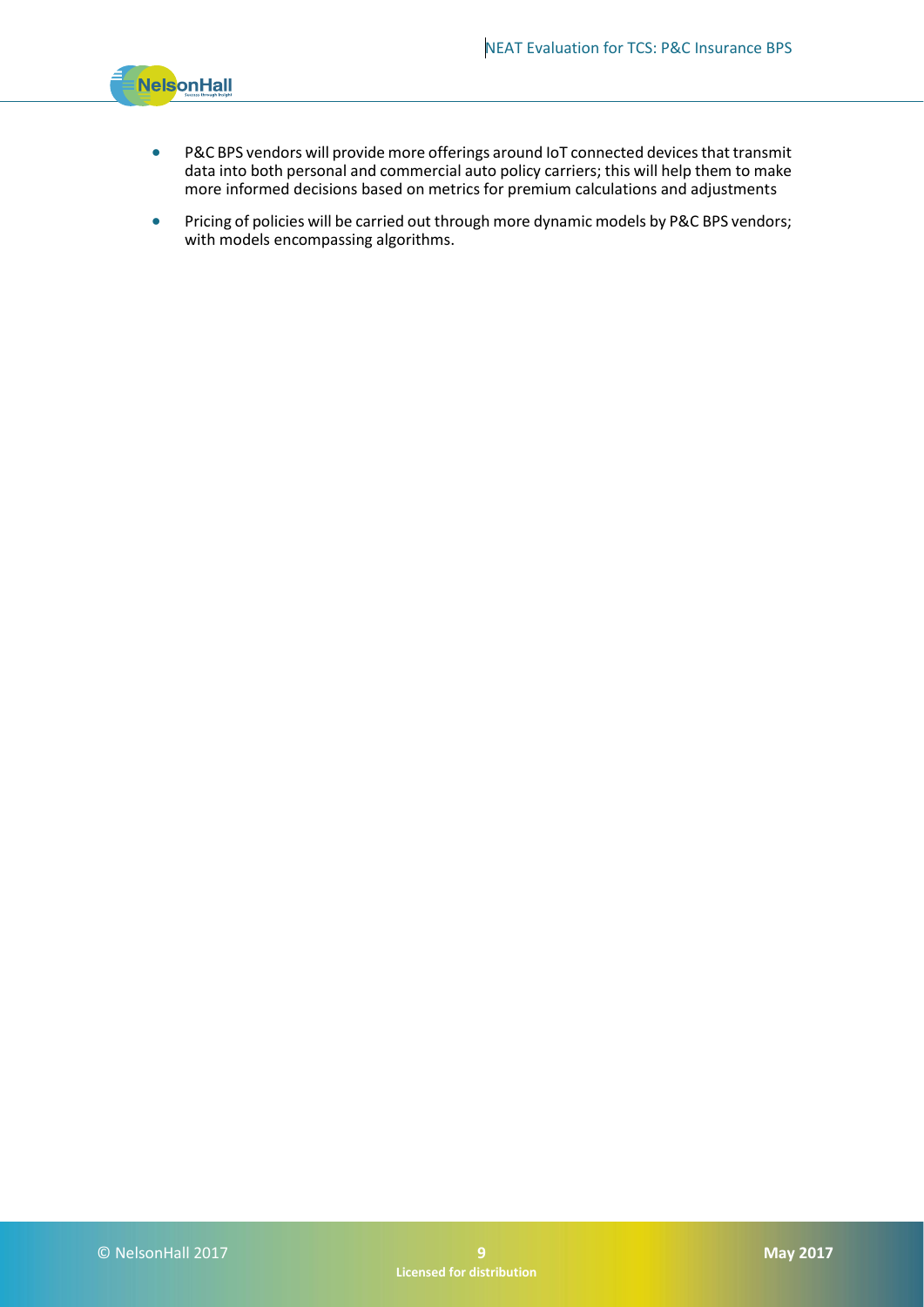## **NEAT Methodology for P&C Insurance BPS**

NelsonHall's (vendor) Evaluation & Assessment Tool (NEAT) is a method by which strategic sourcing managers can evaluate outsourcing vendors and is part of NelsonHall's *Speed-to-Source* initiative. The NEAT tool sits at the front-end of the vendor screening process and consists of a two-axis model: assessing vendors against their 'ability to deliver immediate benefit' to buy-side organizations and their 'ability to meet client future requirements'. The latter axis is a pragmatic assessment of the vendor's ability to take clients on an innovation journey over the lifetime of their next contract.

The 'ability to deliver immediate benefit' assessment is based on the criteria shown in Exhibit 1, typically reflecting the current maturity of the vendor's offerings, delivery capability, benefits achievement on behalf of clients, and customer presence.

The 'ability to meet client future requirements' assessment is based on the criteria shown in Exhibit 2, and provides a measure of the extent to which the supplier is well-positioned to support the customer journey over the life of a contract. This includes criteria such as the level of partnership established with clients, the mechanisms in place to drive innovation, the level of investment in the service, and the financial stability of the vendor.

The vendors covered in NelsonHall NEAT projects are typically the leaders in their fields. However, within this context, the categorization of vendors within NelsonHall NEAT projects is as follows:

- **Leaders**: vendors that exhibit both a high ability relative to their peers to deliver immediate benefit and a high capability relative to their peers to meet client future requirements
- **High Achievers**: vendors that exhibit a high ability relative to their peers to deliver immediate benefit but have scope to enhance their ability to meet client future requirements
- **Innovators**: vendors that exhibit a high capability relative to their peers to meet client future requirements but have scope to enhance their ability to deliver immediate benefit
- **Major Players**: other significant vendors for this service type.

The scoring of the vendors is based on a combination of analyst assessment, principally around measurements of the ability to deliver immediate benefit; and feedback from interviewing of vendor clients, principally in support of measurements of levels of partnership and ability to meet future client requirements.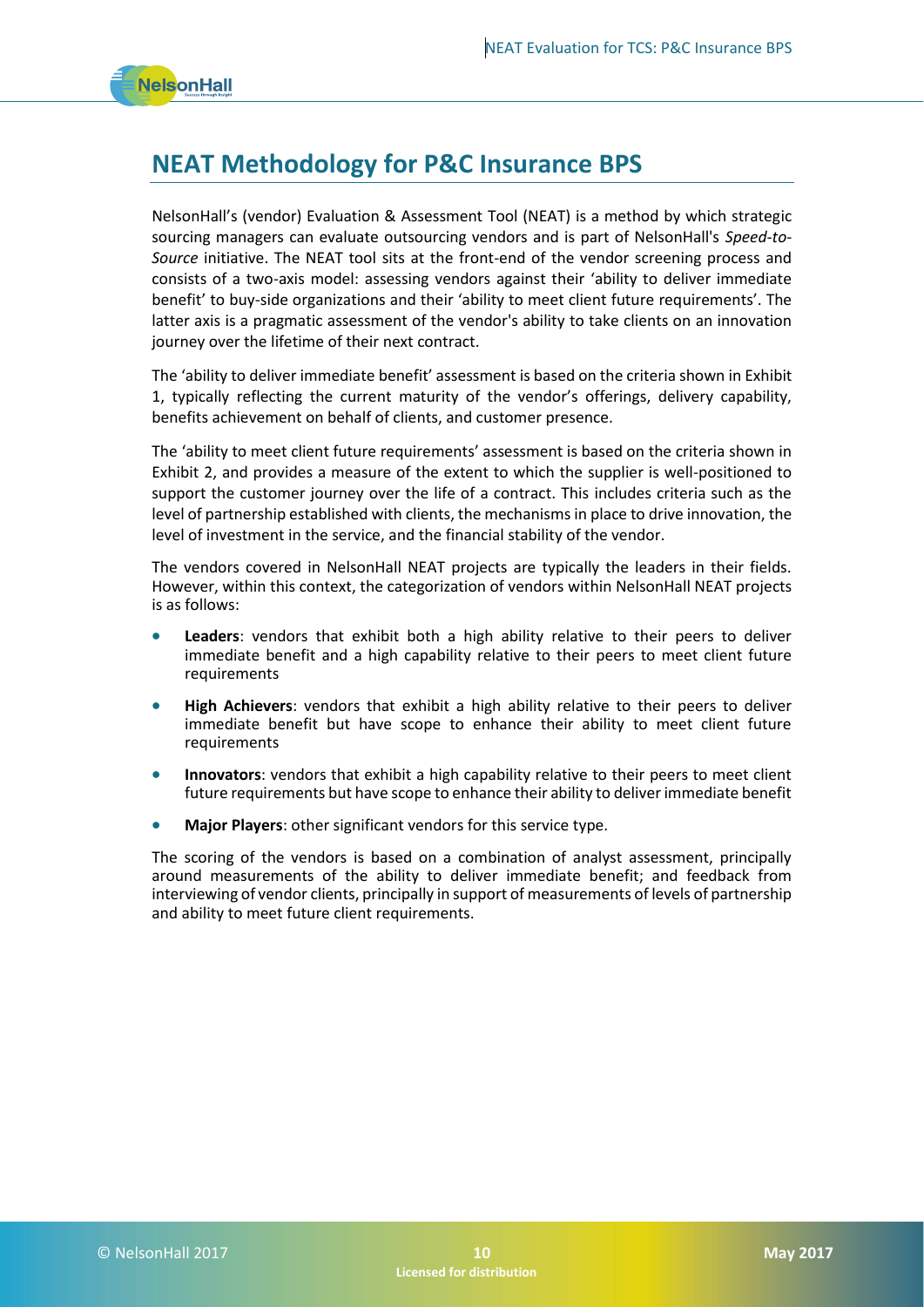### *Exhibit 1*

## **'Ability to deliver immediate benefit': Assessment criteria**

| <b>Assessment Category</b> | <b>Assessment Criteria</b>                                                                   |
|----------------------------|----------------------------------------------------------------------------------------------|
| <b>Offerings</b>           | <b>Consulting services</b>                                                                   |
|                            | Claims management                                                                            |
|                            | <b>FNOL</b>                                                                                  |
|                            | Subrogation                                                                                  |
|                            | Loss adjusting                                                                               |
|                            | <b>Investigation settlement</b>                                                              |
|                            | Policy administration                                                                        |
|                            | <b>New business</b>                                                                          |
|                            | Underwriting                                                                                 |
|                            | Agency & broker administration                                                               |
|                            | <b>Analytics operations</b>                                                                  |
| <b>Delivery</b>            | Ability to benchmark your operations & establish a roadmap for<br>driving process excellence |
|                            | Ability to apply design thinking to your P&C operations                                      |
|                            | Ongoing lean/six sigma/process improvement                                                   |
|                            | One-off lean six sigma exercises                                                             |
|                            | Methodology for property & casualty process transition &<br>change management                |
|                            | Application of robotics process automation (RPA)                                             |
|                            | Application of analytics and AI for process improvement                                      |
|                            | Application of analytics and AI for improved consumer insight<br>and outcomes                |
|                            | <b>Platform consolidation</b>                                                                |
|                            | Use of BPaaS                                                                                 |
|                            | Increased digitalization of processes                                                        |
|                            | Application of IoT for policy premium reduction                                              |
|                            | Use of low cost locations for labor arbitrage                                                |
| <b>Benefits Achieved</b>   | Administrative cost reduction                                                                |
|                            | Claims cost reduction                                                                        |
|                            | Reduced leakage due to fraud, waste, and abuse (FWA)                                         |
|                            | Increased customer/policy retention                                                          |
|                            | Improved new business conversion rates                                                       |
|                            | Improved customer satisfaction                                                               |
|                            | Improved (new product) speed-to-market                                                       |
|                            | Ability to handle volume fluctuations (peaks and troughs of<br>demand)                       |
|                            | <b>TAT reduction</b>                                                                         |
|                            | <b>Enhanced customer insight</b>                                                             |
|                            | Improved compliance                                                                          |